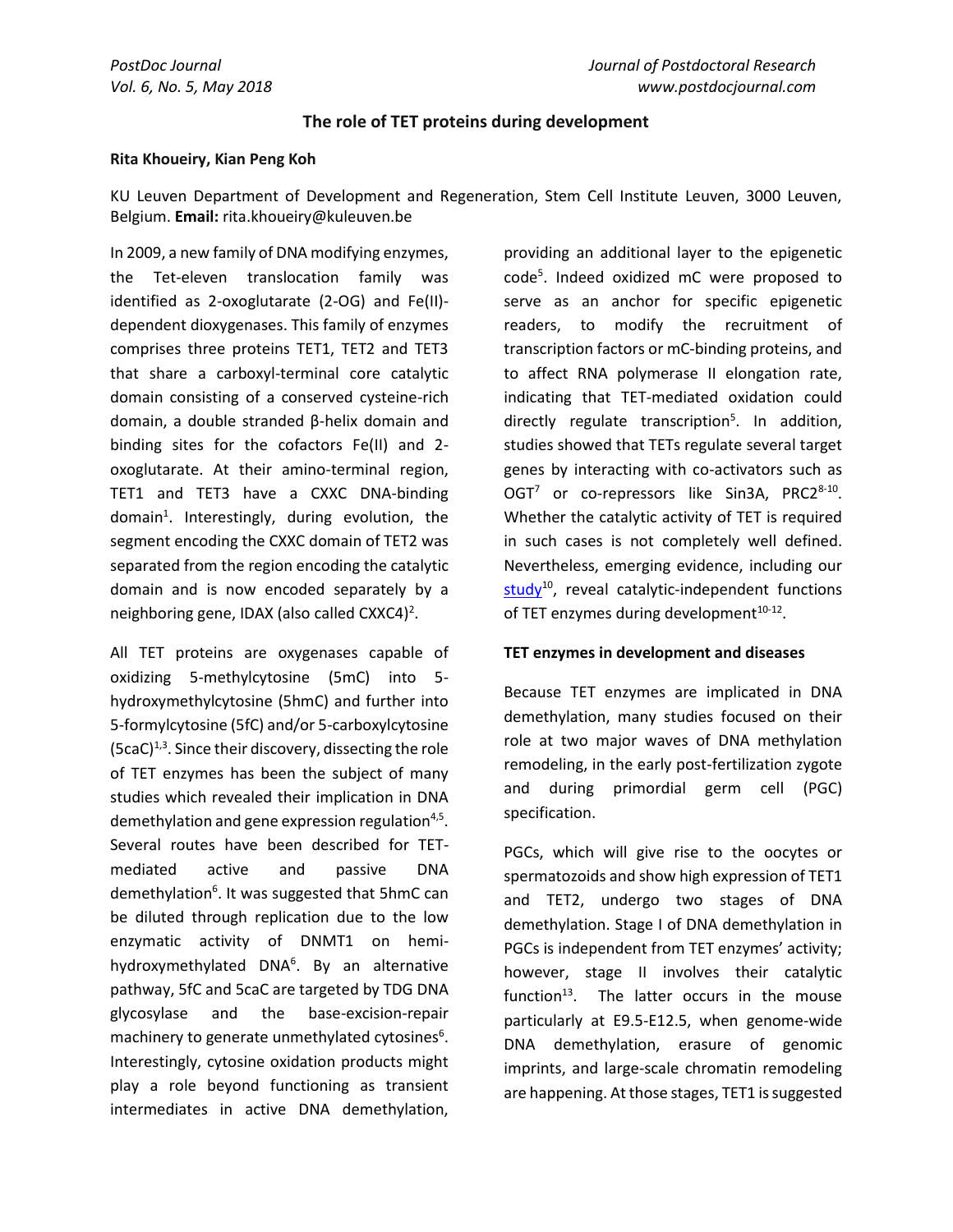to be critical for the regulation of a set of germline reprogramming-responsive genes involved in gamete generation, meiosis and the maintenance of DNA methylation in gonadal PGCs<sup>14</sup>. Tet3 is highly expressed in oocytes but not in PGCs. All three TETs are detectable in murine sperm cells in considerable amounts<sup>4</sup>. In line with that, TET enzymes are successively expressed in human spermatogenesis and their expression level is pivotal for male fertility<sup>15</sup>. Female mice lacking TET1 have smaller ovary size, reduced oocyte number, decreased fertility and present small litter size<sup>16</sup>.

After fertilization, in the zygote, the paternal genome loses its DNA methylation marks rapidly. Several studies suggested that this 5mC loss in the paternal pronuclei is attributed mostly to the activity of the maternal TET3<sup>17,18</sup>. However, the latter is not essential for a normal development because ablation of maternal TET3 is compatible with embryonic development<sup>19</sup>. While maternal TET3 disappears rapidly during the first cleavages of the embryo, the expression levels of *Tet1* and *Tet2* increase during preimplantation development. Indeed, TET1 and TET2 are highly expressed in the inner cell mass (ICM) of the blastocyst and embryonic stem cells (ESCs), the *in vitro* correlate of ICM, where 5hmC is present as well<sup>3,20</sup>. After implantation, while TET2 and TET3 are not detectable, TET1 expression persists in the epiblast and at lower levels in the extraembryonic ectoderm (ExE) of embryonic stage E6.5. At the latter stage, TET1 plays non redundant functions specific to both [lineages](http://www.postdocjournal.com/archives/2919/the-many-roles-of-tet1-in-the-post-implantation-mouse-embryo.htm)<sup>10</sup> Afterwards, TET1 expression diminishes rapidly at E7.5 and persists only faintly in the head folds and neural tube by E8.5. TET3 expression is detectable from E8.5. After axial rotation of the embryo, expression of the three TETs progressively increases in the developing brain of E9.5-10.5 $^{10}$ .

The physiological importance of TETs in development has been investigated using several genetic knockout (KO) mouse models. Studies have shown that constitutive deletion of *Tet3* leads to neonatal lethality $21$  and that TET2 deletion results in a normal development $^{22}$ . However, reports concerning TET1 KOs have been more variable depending on the mice model used, resulting in some conflicting conclusions. While two studies observed that *Tet1* KO mice are born without any apparent loss in utero<sup>23,24</sup>, another study also targeting deletion of the C-terminal catalytic function describe partial embryonic lethality, with only 30% of the expected number of *Tet1* knockouts surviving to birth<sup>25</sup>. Because in those studies TET1 KOs were generated by strategies targeting the C-terminal catalytic site, they may have allowed expression of a large N-terminal fragment (~70 kDa) and resulted in hypomorphic phenotypes requiring combined deletion of other  $TETs^{21,26}$  in order to observe a stronger phenotype. Interestingly, in a *Tet1* gene trap (GT) mice model, investigated by our group and the group of Yi Zhang<sup>10,16</sup>, embryonic lethality was observed starting at E8-E9.5 with different penetrance depending on the genetic background (100% in mixed background strains and 60% in C57BL/6J incipient congenic strain). Subsequently, we validated these GT phenotypes in a new mice model that we developed by an independent targeting strategy in which the lacZ reporter cassette is inserted immediately inframe downstream of the ATG start codon <sup>10</sup>. The latter model confirmed that TET1 can be essential for embryonic development. Briefly, our analysis<sup>10</sup> of those two mice models with ablation in the 5' coding sequence suggests that while the catalytic domain of TET1 can be dispensable, further regulation by its N-terminal domain is critical for a proper development. This clarifies why previously reported studies showed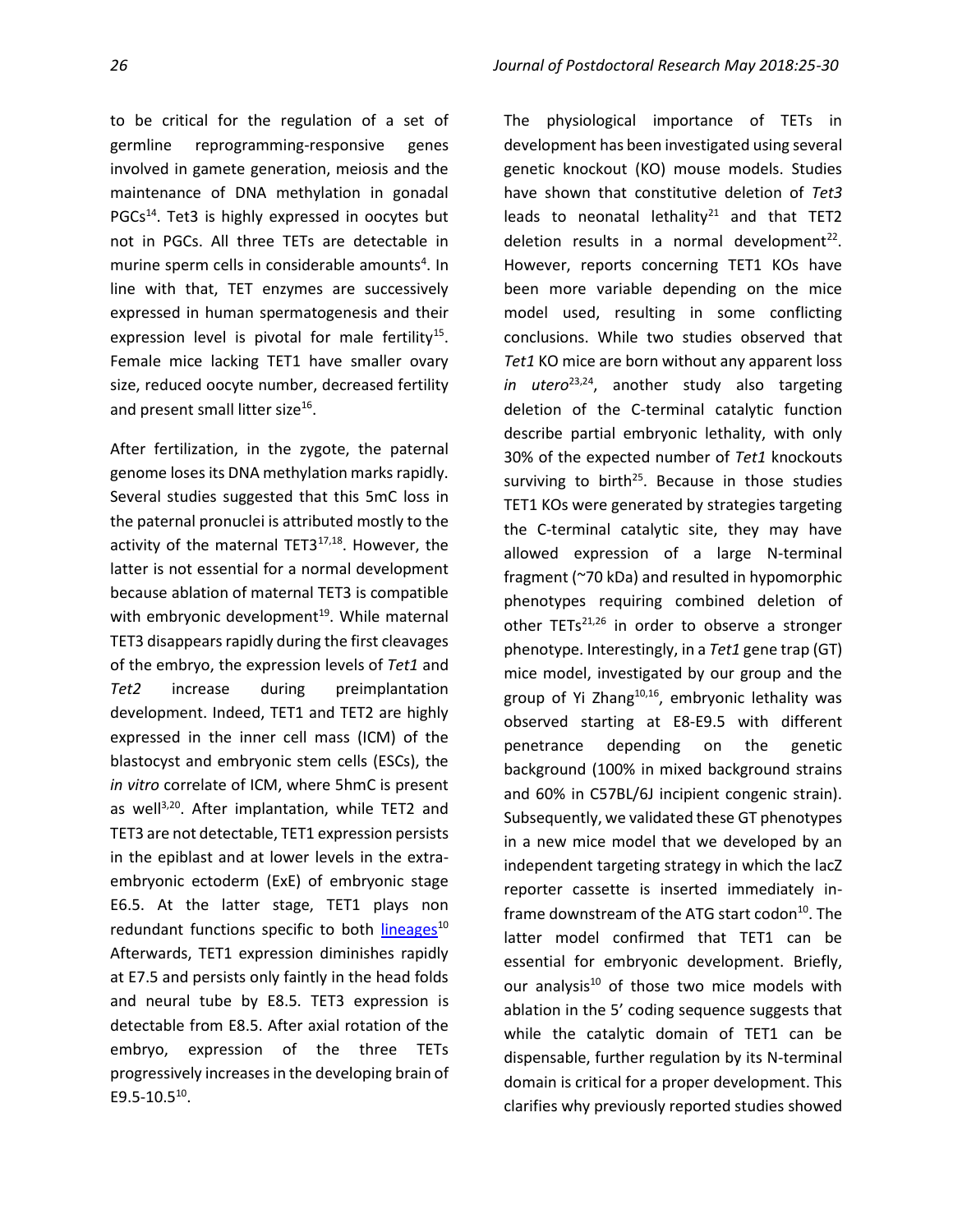little or no effect of TET1 loss on embryonic development.

The functions of TET enzymes are not limited to early embryonic developmental stages and to embryonic stem cells (ESCs). Studies point towards an important role of these proteins in the brain<sup>26</sup> and hematopoietic lineages<sup>5</sup>; in line with that, they seem to be implicated in several diseases related to those tissues (i.e. Leukemia<sup>5</sup>, Alzheimer disease, Huntington's disease $27...$ ).

In post-natal development, TET1 and 5hmC are abundant in the brain and TET1 has been investigated as an important contributor to brain development<sup>28</sup>. Recent studies indicated that TET1 deficiency decreases 5hmC levels in brain29,30, resulting in impaired hippocampal neurogenesis<sup>31</sup>. Abnormal TET1 expression leads to neuronal activity–regulated gene downregulation, synaptic plasticity alterations, and cognitive impairments $32,33$ . Yet, little is known about the functions of TET1 in the early embryonic development of neuronal and brain tissues.

Finally, the disruption of TET1 and TET2 in adult hematopoietic tissues leads to increased hematopoietic stem cell (HSC) function<sup>34,35</sup>, variable degrees of myeloid and lymphoid alterations and defects in terminal hematopoietic lineage differentiation. For example, *Tet2–/–* mice develop leukemia spontaneously $35$ . In humans, somatic alterations and mutations in *TET2* are observed in a wide range of hematological disease<sup>5</sup>. Even though somatic alterations of *TET1* or *TET3* are less abundant than TET2 in patients with hematological diseases, murine models combining double mutations of TET enzymes are

1. Tahiliani, M. et al. Conversion of 5 methylcytosine to 5-hydroxymethylcytosine in mammalian DNA by MLL partner TET1. Science

prone to developing late-onset B-cell lymphoma<sup>34</sup> (TET1/2 KO) or a rapid and fully penetrant myeloid leukemia within  $7$  weeks<sup>36</sup> (TET2/3). It is important to mention that the implication of TET enzymes in malignancies seems not to be limited to hematological cancers. Indeed, mutations of TET enzymes and modifications in 5hmC levels have been described in other cancers (i.e. gastric, prostate, liver, lung, breast cancer...)<sup>5</sup>. However, their direct role in such cancers still needs to be investigated.

Since their discovery, many facets of TET enzymes roles in pre- and post-natal development and their involvement in many diseases have been revealed. However, many other aspects still need to be dissected and several questions need to be answered. For example, it is important to uncover the mechanisms of actions of TET enzymes, their targeted pathways and their initiating role underlying those diseases. Moreover, it is essential to understand the impact of any deregulations in TET functions acquired during embryonic development on post-natal health. Regarding the latter, our recent study<sup>10</sup> revealed many changes in DNA methylation at pregastrulation stages upon loss of TET1 (For details see our earlier [article](http://www.postdocjournal.com/archives/2919/the-many-roles-of-tet1-in-the-post-implantation-mouse-embryo.htm) published in PDJ). Interestingly, only 40% of those changes were present at differentially expressed genes at that stage; however, the majority was associated with genes involved in diseases (i.e. Alzheimer, Huntington…). Even though the catalytic functions of TET1 at the early pre-streak embryo seem to be "dispensable" for embryonic development, they may be the basis of many post-natal diseases.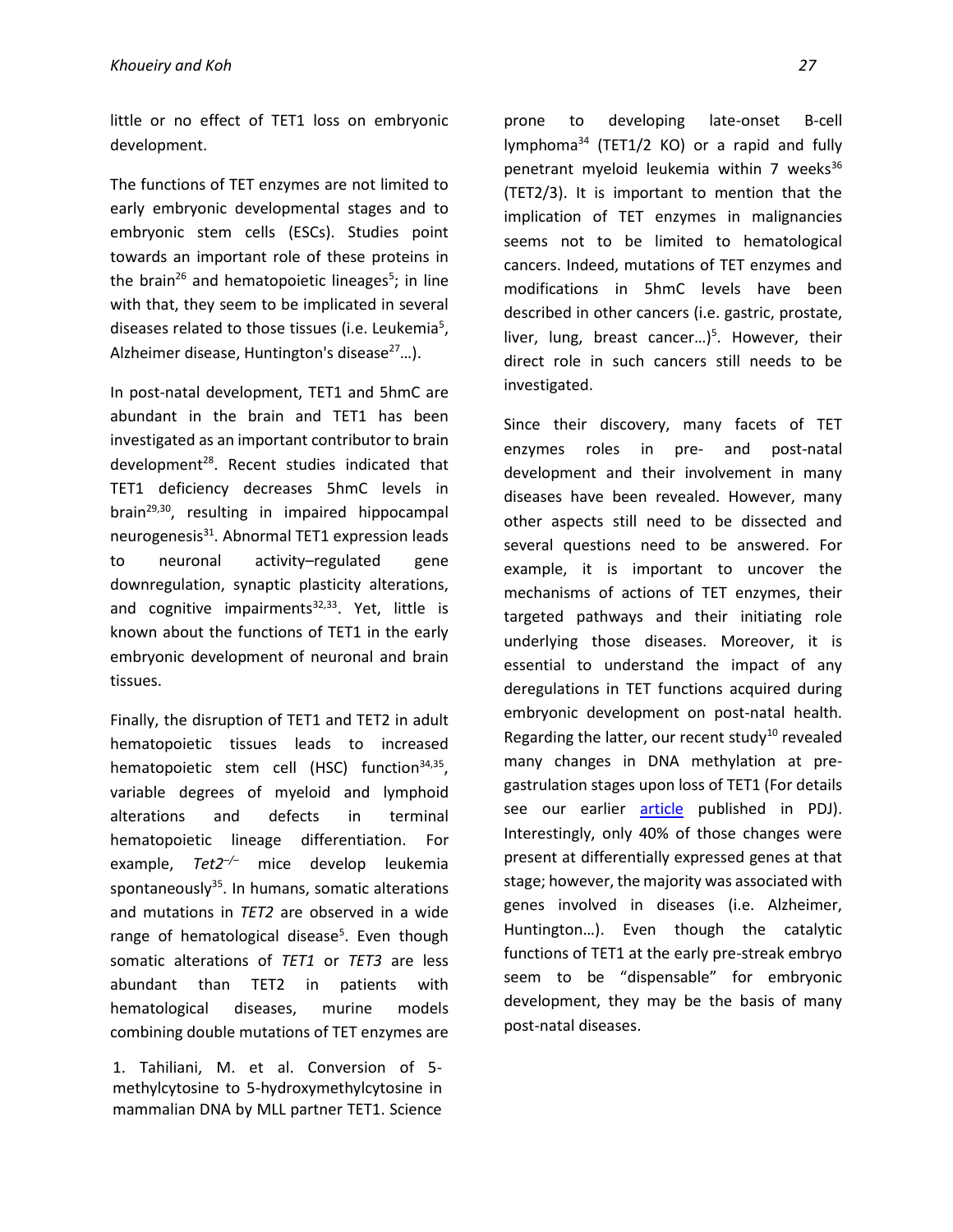324, 930-5 (2009). <https://doi.org/10.1126/science.1170116> PMid:19372391 PMCid:PMC2715015

2. Ko, M. et al. Modulation of TET2 expression and 5-methylcytosine oxidation by the CXXC domain protein IDAX. Nature 497, 122-6 (2013). <https://doi.org/10.1038/nature12052> PMid:23563267 PMCid:PMC3643997

3. Ito, S. et al. Tet Proteins Can Convert 5- Methylcytosine to 5-Formylcytosine and 5- Carboxylcytosine. Science 333, 1300-3 (2011). <https://doi.org/10.1126/science.1210597> PMid:21778364 PMCid:PMC3495246

4. Wu, X. & Zhang, Y. TET-mediated active DNA demethylation: mechanism, function and beyond. Nature reviews. Genetics 18, 517-534 (2017). <https://doi.org/10.1038/nrg.2017.33> PMid:28555658

5. Rasmussen, K.D. & Helin, K. Role of TET enzymes in DNA methylation, development, and cancer. Genes & development 30, 733-50 (2016)

<https://doi.org/10.1101/gad.276568.115> PMid:27036965 PMCid:PMC4826392

6. An, J., Rao, A. & Ko, M. TET family dioxygenases and DNA demethylation in stem cells and cancers. Experimental & molecular medicine 49, e323 (2017). <https://doi.org/10.1038/emm.2017.5> PMid:28450733

7. Cuyas, E. et al. Metformin regulates global DNA methylation via mitochondrial one-carbon metabolism. Oncogene 37, 963-970 (2018). <https://doi.org/10.1038/onc.2017.367> PMid:29059169

8. Zhong, T. et al. Metformin alters DNA methylation genome-wide via the H19/SAHH axis. Oncogene 36, 2345-2354 (2017).

<https://doi.org/10.1038/onc.2016.391> PMid:27775072 PMCid:PMC5415944

9. Williams, K. et al. TET1 and hydroxymethylcytosine in transcription and DNA methylation fidelity. Nature 473, 343-8 (2011). <https://doi.org/10.1038/nature10066> PMid:21490601 PMCid:PMC3408592

10. Khoueiry, R. et al. Lineage-specific functions of TET1 in the postimplantation mouse embryo. Nature genetics 49, 1061-1072 (2017). <https://doi.org/10.1038/ng.3868> PMid:28504700

11. Xu, Y. et al. Tet3 CXXC domain and dioxygenase activity cooperatively regulate key genes for Xenopus eye and neural development. Cell 151, 1200-13 (2012). <https://doi.org/10.1016/j.cell.2012.11.014> PMid:23217707 PMCid:PMC3705565

12. Yan, L. et al. Regulation of tumor cell migration and invasion by the H19/let-7 axis is antagonized by metformin-induced DNA methylation. Oncogene 34, 3076-84 (2015). <https://doi.org/10.1038/onc.2014.236> PMid:25088204

13. Vincent, J.J. et al. Stage-specific roles for tet1 and tet2 in DNA demethylation in primordial germ cells. Cell stem cell 12, 470-8 (2013).

<https://doi.org/10.1016/j.stem.2013.01.016> PMid:23415914 PMCid:PMC3684274

14. Hill, P.W.S. et al. Epigenetic reprogramming enables the transition from primordial germ cell to gonocyte. Nature 555, 392-396 (2018). <https://doi.org/10.1038/nature25964> PMid:29513657

15. Ni, K. et al. TET enzymes are successively expressed during human spermatogenesis and their expression level is pivotal for male fertility. Human reproduction 31, 1411-24 (2016).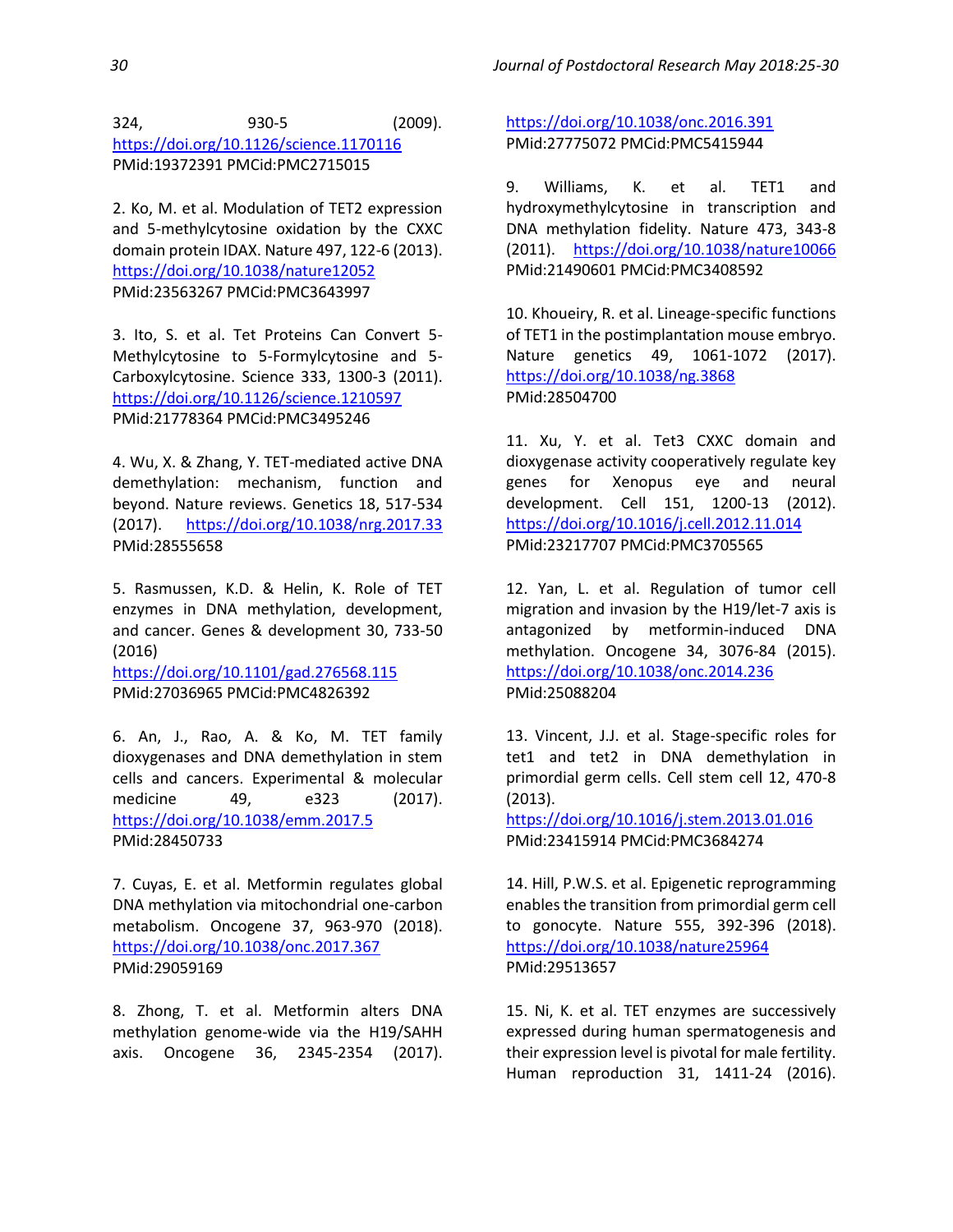<https://doi.org/10.1093/humrep/dew096> PMid:27141042

16. Yamaguchi, S. et al. Tet1 controls meiosis by regulating meiotic gene expression. Nature 492, 443-7 (2012). <https://doi.org/10.1038/nature11709> PMid:23151479 PMCid:PMC3528851

17. Gu, T.P. et al. The role of Tet3 DNA dioxygenase in epigenetic reprogramming by oocytes. Nature 477, 606-10 (2011). <https://doi.org/10.1038/nature10443> PMid:21892189

18. Inoue, A., Shen, L., Dai, Q., He, C. & Zhang, Y. Generation and replication-dependent dilution of 5fC and 5caC during mouse preimplantation development. Cell research 21, 1670-6 (2011). <https://doi.org/10.1038/cr.2011.189> PMid:22124233 PMCid:PMC3357997

19. Tsukada, Y., Akiyama, T. & Nakayama, K.I. Maternal TET3 is dispensable for embryonic development but is required for neonatal growth. Scientific reports 5, 15876 (2015). <https://doi.org/10.1038/srep15876> PMid:26507142 PMCid:PMC4623673

20. Ruzov, A. et al. Lineage-specific distribution of high levels of genomic 5 hydroxymethylcytosine in mammalian development. Cell research 21, 1332-42 (2011). <https://doi.org/10.1038/cr.2011.113> PMid:21747414 PMCid:PMC3193467

21. Kang, J. et al. Simultaneous deletion of the methylcytosine oxidases Tet1 and Tet3 increases transcriptome variability in early embryogenesis. Proceedings of the National Academy of Sciences of the United States of America 112, E4236-45 (2015). <https://doi.org/10.1073/pnas.1510510112> PMid:26199412 PMCid:PMC4534209

22. Moran-Crusio, K. et al. Tet2 loss leads to increased hematopoietic stem cell self-renewal and myeloid transformation. Cancer cell 20, 11- 24 (2011).

<https://doi.org/10.1016/j.ccr.2011.06.001> PMid:21723200 PMCid:PMC3194039

23. Dawlaty, Meelad M. et al. Tet1 Is Dispensable for Maintaining Pluripotency and Its Loss Is Compatible with Embryonic and Postnatal Development. Cell Stem Cell 9, 166- 175 (2011). <https://doi.org/10.1016/j.stem.2011.07.010> PMid:21816367 PMCid:PMC3154739

24. Zhang, R.R. et al. Tet1 Regulates Adult Hippocampal Neurogenesis and Cognition. Cell Stem Cell 13, 1-9 (2013). <https://doi.org/10.1016/j.stem.2013.05.006> PMid:23770080 PMCid:PMC4474382

25. Kang, J. et al. Simultaneous deletion of the methylcytosine oxidases Tet1 and Tet3 increases transcriptome variability in early embryogenesis. Proc Natl Acad Sci U S A 112, 4236-4245 (2015). <https://doi.org/10.1073/pnas.1510510112> PMid:26199412 PMCid:PMC4534209

26. Santiago, M., Antunes, C., Guedes, M., Sousa, N. & Marques, C.J. TET enzymes and DNA hydroxymethylation in neural development and function - how critical are they? Genomics 104, 334-40 (2014). <https://doi.org/10.1016/j.ygeno.2014.08.018> PMid:25200796

27. Al-Mahdawi, S., Virmouni, S.A. & Pook, M.A. The emerging role of 5-hydroxymethylcytosine in neurodegenerative diseases. Frontiers in neuroscience 8, 397 (2014). <https://doi.org/10.3389/fnins.2014.00397> PMid:25538551 PMCid:PMC4256999

28. Hahn, M.A. et al. Dynamics of 5 hydroxymethylcytosine and chromatin marks in Mammalian neurogenesis. Cell reports 3, 291-